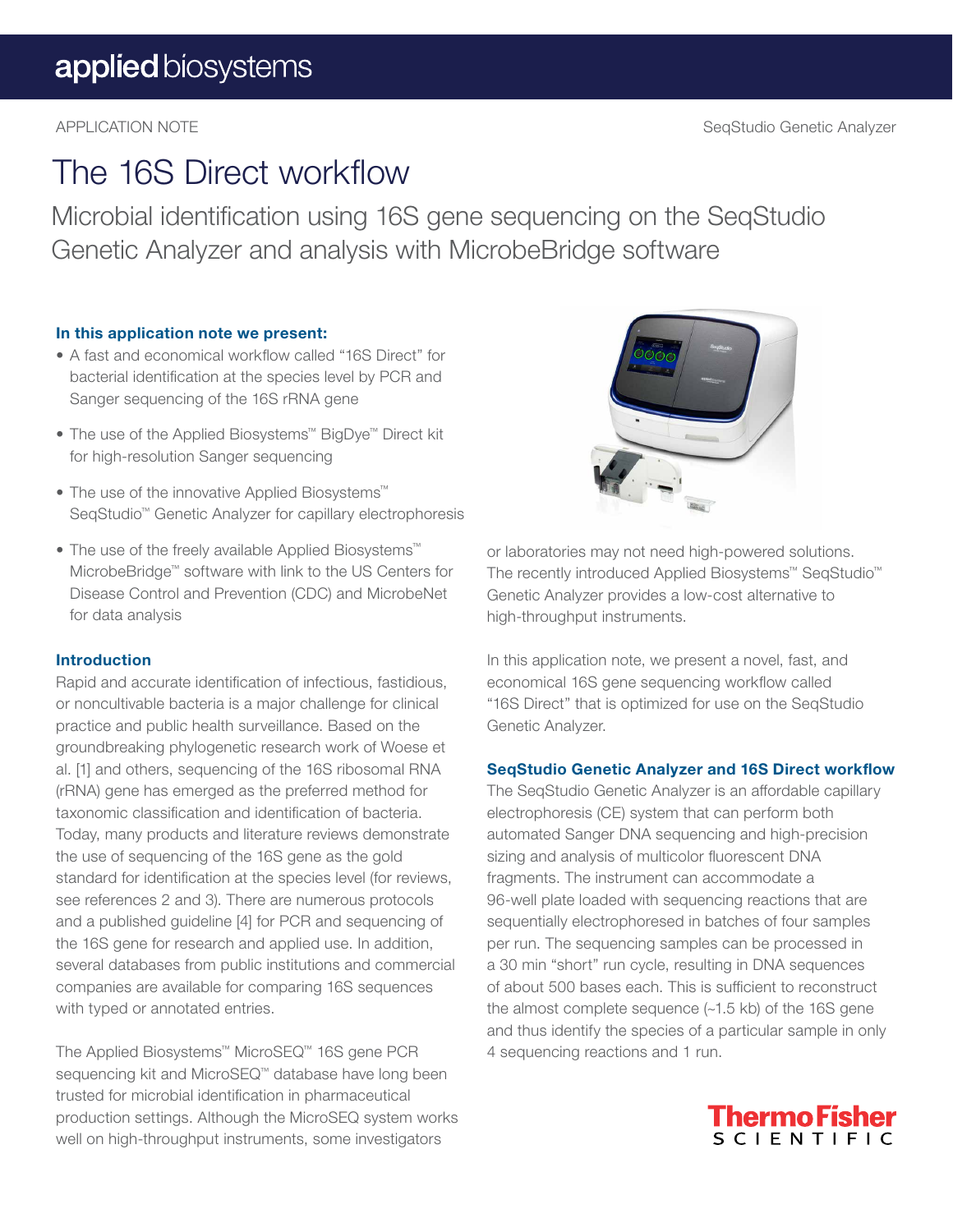The procedure described here can be adapted to individual needs, such as different primer designs or running the sequencing reactions on a CE instrument such as an Applied Biosystems™ 3500 series genetic analyzer. Other established or commercial 16S sequencing methods and protocols using Applied Biosystems™ BigDye™ sequencing chemistry will also work on the SeqStudio instrument, but may require more steps and time to prepare additional CE runs as more sequencing reactions for assembling the complete gene sequence are needed (Table 1).

#### Table 1. Number of PCR reactions, sequencing reactions, and runs on the SeqStudio Genetic Analyzer (30 min each) required to identify a number of bacteria after 4 hr CE time (arbitrary time point).

|                                                     | <b>No. of PCR</b><br>reactions | No. of<br>sequencing<br>reactions | <b>No. of CE runs</b><br>needed on<br><b>SegStudio</b><br><b>instrument</b> | No. of bacteria<br>identified after 4 hr<br>(i.e., after 8 CE runs) |
|-----------------------------------------------------|--------------------------------|-----------------------------------|-----------------------------------------------------------------------------|---------------------------------------------------------------------|
| 16S Direct<br>workflow                              | $\mathcal{P}$                  | 4                                 |                                                                             | 8                                                                   |
| MicroSEQ<br>Full Gene<br>16S rDNA<br>Sequencing Kit | 3                              | 6                                 | $\mathcal{P}$                                                               | 5                                                                   |
| Traditional<br>lab-developed<br>protocol            |                                | 8                                 | $\mathcal{P}$                                                               | 4                                                                   |

The basic idea behind the 16S Direct workflow is to reduce the number of sequencing reactions to 4 in order to fully use the running capacity of 4 capillaries on the SeqStudio instrument. This maximizes the throughput of samples within a given time window.

#### The 16S Direct workflow

An overview and an example timeline of the 16S Direct workflow are shown in Figure 1 and in more detail in Figure 2. Starting in the morning, individual bacterial colonies are picked from agar culture plates and PCR-ready DNA is extracted using, for example, the Applied Biosystems™ PrepMan™ Ultra Sample Preparation Reagent. PCR reactions "A" and "B" are then set up followed by a quick check for quantity and expected size of the two amplicons by standard agarose or Invitrogen™ E-Gel™ agarose gels. A total of 4 sequencing reactions are then set up using the BigDye Direct sequencing reagent and cycled. The reactions are then purified with Applied Biosystems™ BigDye™ XTerminator™ reagent, and the samples are electrophoresed on the SeqStudio Genetic Analyzer in the early afternoon. The instrument continuously generates a data set of 4 sequences every 30 min when operating in short-run mode. The sequence files are then immediately available for secondary data analysis using MicrobeBridge software and BLAST<sup>™</sup> alignment with a microbial database.



Figure 1. The 16S Direct workflow—an example time line.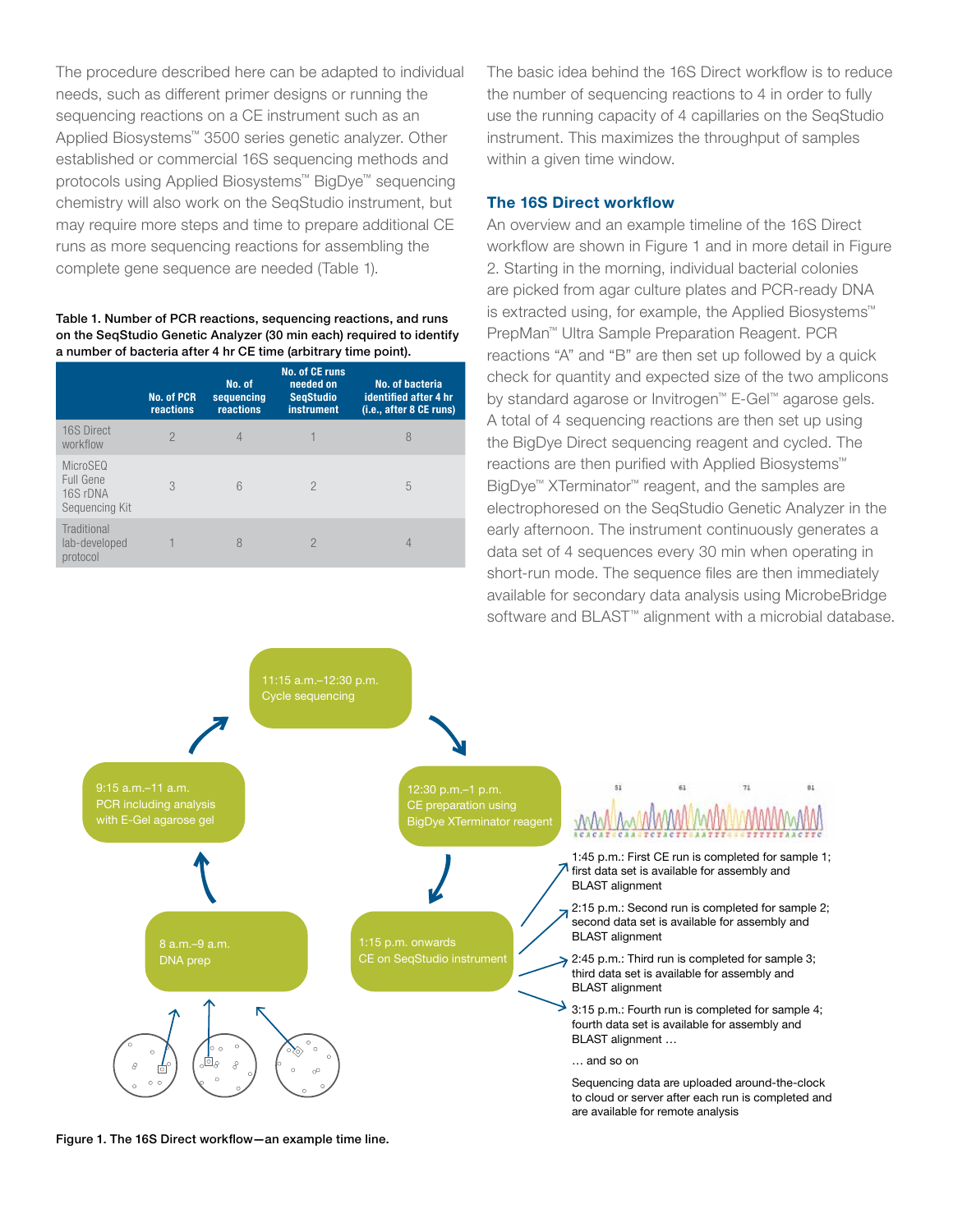| <b>DNA</b>                                            | • Prepare gDNA from bacterial isolate<br>• Use your preferred or verified method to prepare PCR-ready DNA                                                                         |                                                                                         |
|-------------------------------------------------------|-----------------------------------------------------------------------------------------------------------------------------------------------------------------------------------|-----------------------------------------------------------------------------------------|
| <b>PCR</b>                                            | • Set up PCR reactions "A" and "B" with BigDye Direct kit (as described in "Materials"<br>and methods" section)                                                                   | Time (manual): 2-10 min<br>Time (on PCR cycler): 60 min                                 |
| E-Gel agarose<br>gel                                  | • Check PCR success with an E-Gel or other agarose gel                                                                                                                            | Time (manual): 2-5 min<br>Time (on device): 10-15 min                                   |
| Sequencing                                            | . Set up forward and reverse sequencing reactions with amplicons "A" and "B" using the<br>BigDye Direct sequencing kit                                                            | Time (manual): 2-10 min<br>Time (on PCR cycler): 70 min                                 |
| <b>BigDye</b><br><b>XTerminator</b><br><u>reagent</u> | • Purify sequencing reaction with BigDye XTerminator reagent<br>• Transfer supernatant to CE plate                                                                                | Time (manual): 2-5 min<br>Time (on device): 20-30 min                                   |
| <b>CE</b>                                             | • Set up CE run on the SeqStudio Genetic Analyzer<br>• Short run (each run of 4 sequencing samples = 1 specimen) or<br>• Long run (each run of 4 sequencing samples = 1 specimen) | Time (manual): 1-5 min<br>Time (on instrument): 30 min<br>Time (on instrument): 100 min |
| <b>MicrobeBridge</b><br>software                      | • Assemble sequencing files with Microbe Bridge software<br>• Copy into PC memory                                                                                                 | Time (manual): 1-10 min                                                                 |
| <b>BI AST</b><br>alignment                            | • Paste into preferred 16S database (e.g., NCBI microbial genomes or CDC MicrobeNet)<br>• Review or verify top hit                                                                | Time (manual): 1-2 min<br>Time (intellectual): 1-5 min                                  |

Figure 2. Steps of the 16S Direct workflow.

#### Materials and methods

#### DNA

The genomic DNA (gDNA) used for this research was from bacterial strains of known species obtained from ATCC and diluted to 10 ng/μL in Invitrogen™ TE buffer (Tris 10 mM, EDTA 0.1 mM). To prepare PCR-ready DNA from bacteria growing on an agar plate or other biological or environmental matrix, the PrepMan Ultra Sample Preparation Reagent is a suitable product that is fast, economical, and easy to use. Other options are described at [thermofisher.com/gdna](http://thermofisher.com/gdna).

#### **PCR**

For PCR of the 16S rRNA gene, the following primers were custom ordered from [thermofisher.com/oligos](http://thermofisher.com/oligos):

16S\_A\_FWD (F8): 5�-tgtaaaacgacggccagtAGAGTTTGATC-MTGGCTCAG-3' 16S\_A\_REV (R802): 5'-caggaaacagctatgaccTACCAGGG-

TATCTAATCC-3� 16S\_B\_FWD (F785): 5�-tgtaaaacgacggccagtGGATT-AGATACCCTGGTA-3�

16S\_B\_REV (R1511): 5'-caggaaacagctatgaccCGGT-TACCTTGTTACGACTT-3�

PCR set "A" amplifies the 5' half of the 16S rRNA gene from position 8 to 802, and PCR set "B" amplifies the 3' half of the 16S rRNA gene from position 785 to 1,511 (Figure 3). Forward PCR primers are modified at the 5' end with the M13 forward primer sequence and likewise, reverse PCR primers with the M13 reverse primer sequence. M13 primer sequences are shown in lowercase letters. Note that the internal 16S gene–specific primers are complementary (Figure 3) and thus form a short overlapping segment of 18 bp that can be used to link segments "A" and "B" for full gene sequence assembly using the MicrobeBridge software. The advantage of this particular primer design is that only 4 sequencing reactions are required for near full-length coverage of the 16S gene, which matches the 4-capillary capacity of the SeqStudio instrument for a single run.

For PCR, 5 μL of the BigDye Direct PCR reagent was combined with 3.5 μL water and 0.5 μL primer pair "A" or "B" (each primer at 10 μM) and 1 μL DNA (typically 1–10 ng) and amplified in an Applied Biosystems™ ProFlex™ PCR System using these cycling conditions: initial hot start at 95°C for 5 min followed by 8 cycles at 95°C for 15 sec, 50°C for 15 sec, and 68°C for 90 sec, followed by 27 cycles at 95°C for 15 sec, 65°C for 15 sec, and 72°C for 90 sec.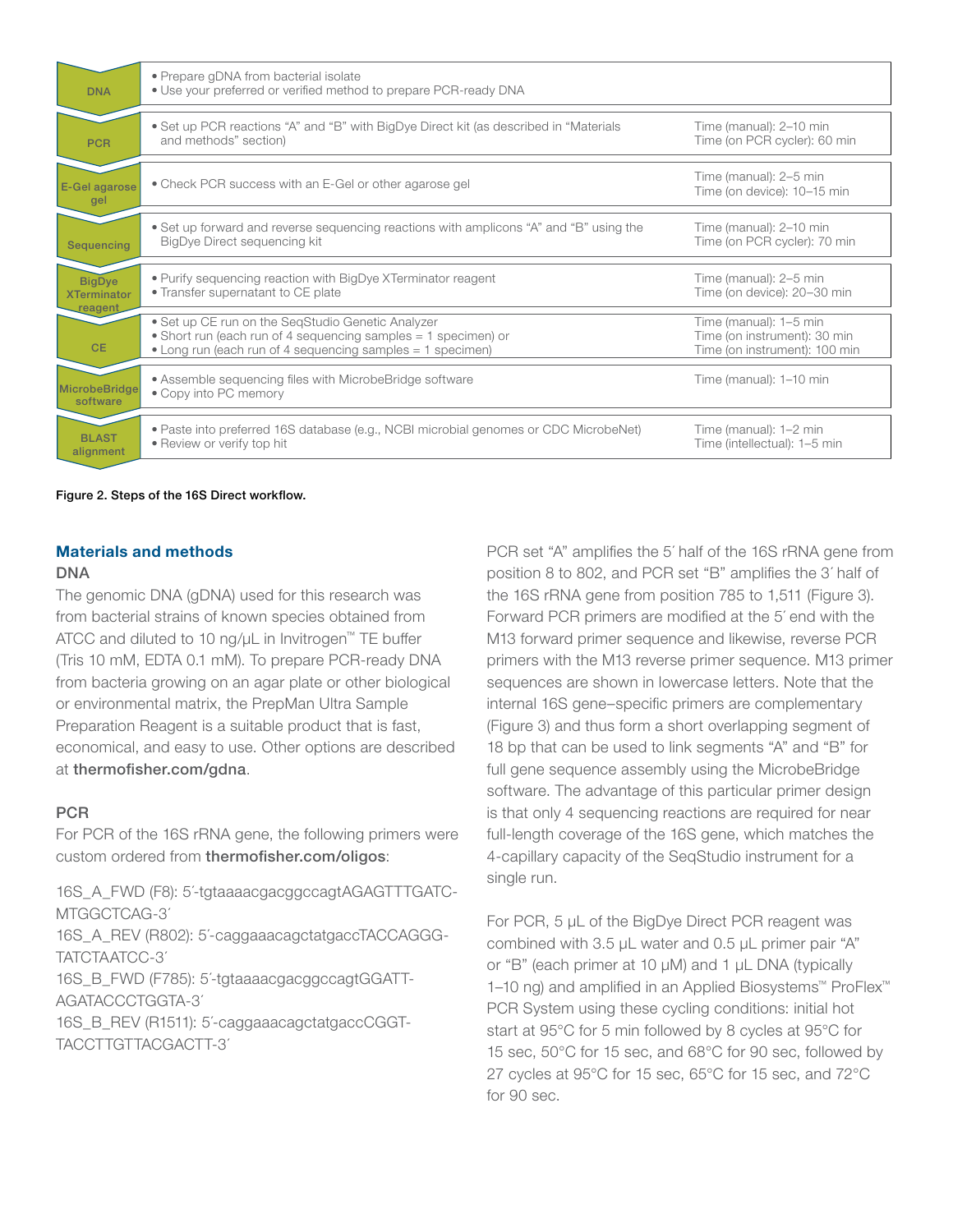

Figure 3. Sequencing primer-binding sites. Schematic representation of the 16S rRNA gene showing (A) variable regions (V1-V9) with high sequence diversity between species, and general and conserved regions (white segments) that are targets for the M13-tagged primers. The segment between nucleotides 785-802 where the sequences overlap serves as a primer-binding site for the (B) PCR amplicons "A" and "B". (C) The M13 tags are used as sequencing primer-binding sites.

After PCR, 15 μL of low-EDTA TE buffer was added to the reaction and 2.5 μL (~10%) was used for electrophoresis on a 2% E-Gel agarose gel to verify the presence of amplicon "A" (~830 bp) or amplicon "B" (~750 bp) as a clearly visible single band in an estimated amount of 20–50 ng.

#### High-resolution Sanger sequencing with the BigDye Direct sequencing reagent

The BigDye Direct kit is comprehensive and economical, containing PCR reagent (see above), BigDye Direct

sequencing reagent, and unique M13 sequencing primers that bind to the M13 forward and reverse sequences present in the PCR amplicon. The BigDye Direct reagent provides high resolution of the nucleotide sequences close to the 5' end and does not require a separate PCR primer purification step, thereby saving time and extra reagents. A sample setup of 4 cycle sequencing reactions for sequencing M13-tagged PCR amplicons "A" and "B" in both directions is shown in Table 2.

Table 2. Setting up the forward and reverse BigDye Direct sequencing reactions. Note that the Applied Biosystems™ BigDye™ 5X sequencing buffer is not included in the BigDye Direct kit and must be obtained separately. The 5X buffer is part of the standard BigDye sequencing v1.1 or v3.1 kits or can be purchased as a stand-alone item.

| <b>Reagent</b>                                                                    | <b>Volume for 2 forward sequencing</b><br>reactions (1 specimen) | <b>Volume for 2 reverse sequencing</b><br>reactions (1 specimen) |
|-----------------------------------------------------------------------------------|------------------------------------------------------------------|------------------------------------------------------------------|
| Molecular biology-grade water (not included in BigDye Direct kit)                 | $12 \mu L$                                                       | $12 \mu L$                                                       |
| BigDye v1.1 and v3.1 sequencing buffer 5X (not included in the BigDye Direct kit) | 3 <sub>µ</sub>                                                   | 3 <sub>µL</sub>                                                  |
| BigDye Direct M13 forward primer (included in the BigDye Direct kit)              | $1 \mu L$                                                        |                                                                  |
| BigDye Direct M13 reverse primer (included in the BigDye Direct kit)              | $\qquad \qquad -$                                                | $1 \mu L$                                                        |
| BigDye Direct sequencing reagent (included in the BigDye Direct kit)              | $2 \mu L$                                                        | $2 \mu L$                                                        |
| Total volume                                                                      | $18 \mu L (= 2 \times 9 \mu L)$                                  | $18 \mu L (= 2 \times 9 \mu L)$                                  |
|                                                                                   | ↓                                                                | ↓                                                                |
| Well or tube 1                                                                    | 9 µL forward sequencing reaction $+1$ µL<br>amplicon A           |                                                                  |
| Well or tube 2                                                                    |                                                                  | 9 µL reverse sequencing reaction $+1$ µL<br>amplicon A           |
| Well or tube 3                                                                    | 9 µL forward sequencing reaction $+1$ µL<br>amplicon B           |                                                                  |
| Well or tube 4                                                                    |                                                                  | 9 µL reverse sequencing reaction $+1$ µL<br>amplicon B           |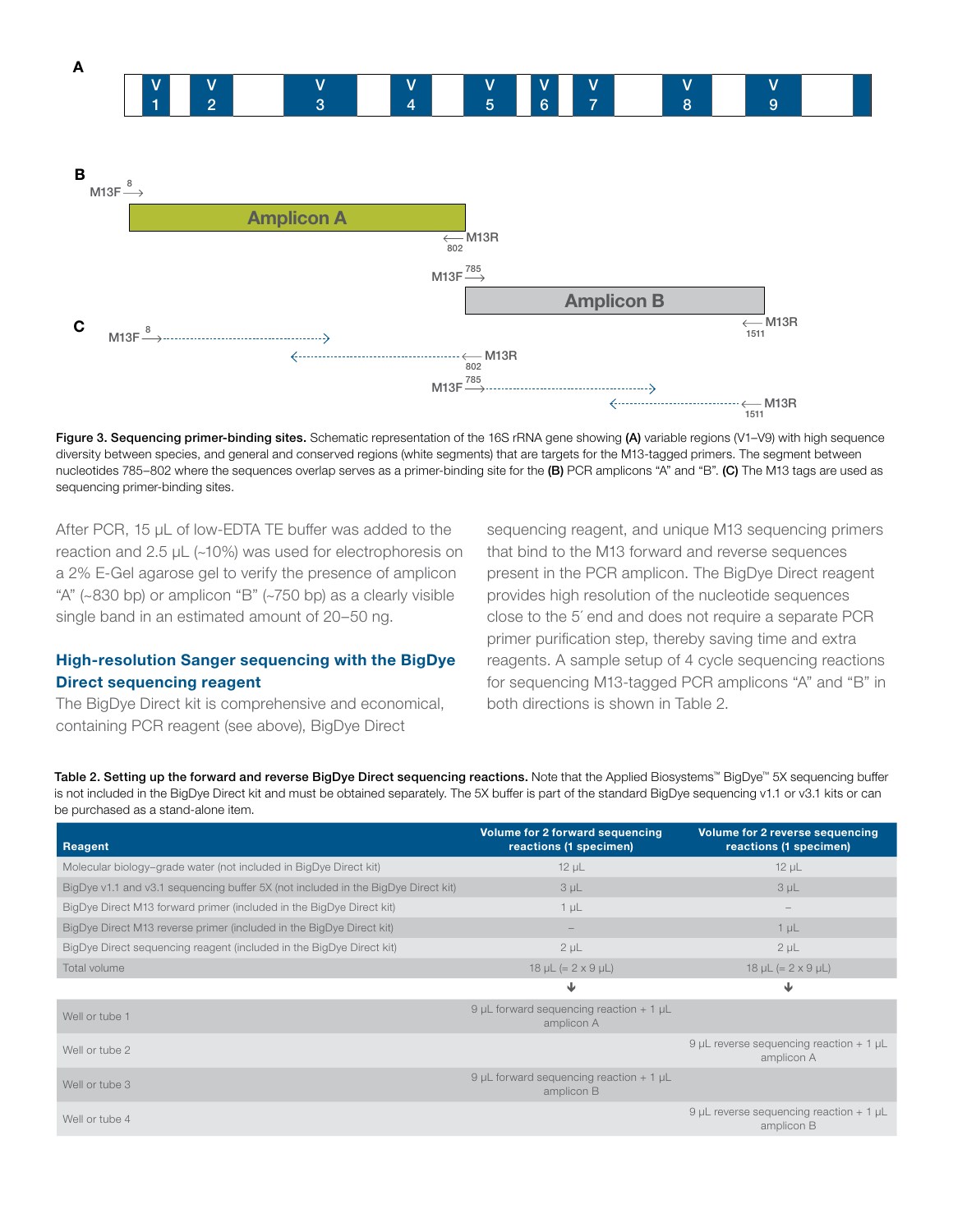Cycle sequencing on a ProFlex PCR System was performed using this profile: 1 cycle comprised of 37°C for 15 min, 80°C for 2 min, and 96°C for 1 min; 13 cycles at 96°C for 10 sec, 50°C for 5 sec, and 60°C for 1 min 15 sec; 6 cycles at 96°C for 10 sec, 50°C for 5 sec, and 60°C for 1 min 30 sec; 6 cycles at 96°C for 10 sec, 50°C for 5 sec, and 60°C for 2 min 30 sec. After cycle sequencing, 50 μL of BigDye XTerminator suspension was added to each sequencing reaction. It consisted of 1 part BigDye Xterminator beads (10 µL/sample) and 4 parts of SAM Solution (40 μL/sample) and was prepared in bulk for all samples shortly before use. The sequencing plate with the BigDye XTerminator suspension–treated samples was vigorously vortexed for 30 min and then centrifuged for 2 min to pellet the beads; 20 μL of the supernatant was transferred to a fresh plate, centrifuged for 1 min to remove any residual air bubbles, and then placed on the SeqStudio Genetic Analyzer for CE.

#### Sequencing by CE on the SeqStudio Genetic Analyzer

The samples can be run either as short (30 min), medium (45 min), or long runs (105 min) using BigDye Direct chemistry and a regular sequencing run module (note: do not use a BigDye XTerminator run module). Long runs yield nearly complete bidirectional coverage, whereas short runs yield approximately complete, 40% bidirectional coverage. Complete and accurate assembly of near full-length 16S gene (~1,450 bases) sequences can be reliably achieved with high-quality (quality value (QV) >35) short-run data.

After completion of a CE run cycle, the 4 sequencing files for PCR segments "A" and "B" are immediately available for data analysis and also remotely retrievable through internet cloud connectivity. This helps enable urgent identification analysis away from the lab or after lab hours.

#### Data analysis

The output files from the SeqStudio Genetic Analyzer are sequencing files in .ab1 format, which can be viewed in electropherogram trace mode or in text mode. In order to reconstitute the entire sequence of the 16S rRNA gene from both strands of amplicons "A" and "B", the .ab1 files need to be assembled, i.e., an overlap needs to be established and a contiguous consensus sequence ("contig") needs to be generated. This can be conveniently done using the MicrobeBridge v.1.1 software, which is available as a free download at [thermofisher.com/](http://thermofisher.com/order/catalog/product/A29238) [order/catalog/product/A29238](http://thermofisher.com/order/catalog/product/A29238). Briefly, the workflow is as follows:

- 1. Import and organize the 4 associated sequence files (i.e., forward and reverse for amplicon "A" and "B") for each specimen.
- 2. Click on the "Review" tab, which initiates base calling and the assembly process that results in an overview of the sequence assembly (Figure 4), details of the traces (Figure 5), and quality metrics.



Figure 4. Overview of the assembly of the 4 sequencing traces: forward and reverse for amplicon "A" and forward and reverse for amplicon "B".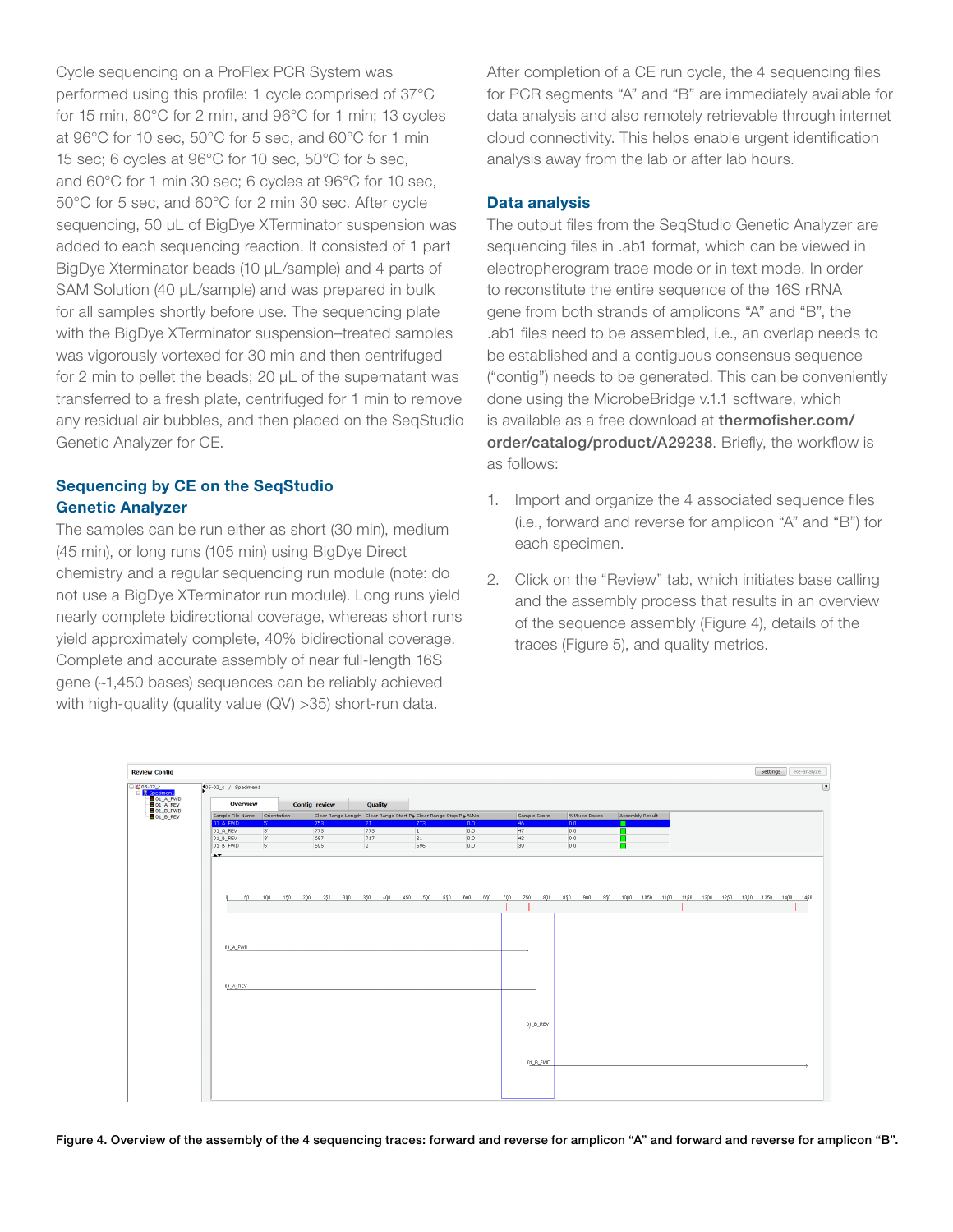

Figure 5. Trace view of the junction between amplicons "A" and "B".

- 3. Review the assembly output, which enables correcting any miscalls in the consensus sequence. Ambiguities in the assembly are indicated by a red bar (Figure 4), which can be inspected and edited in the rare event that it is necessary. The MicrobeBridge assembler usually determines the consensus base call by the sequence trace with the highest quality and thus the lowest probability of error. Note the correct orientation of the forward and reverse traces for amplicons "A" and "B" (Figure 4) and verify that the overall length of the assembled sequence reaches ~1,450 bases.
- 4. When the assembly results look satisfactory, open the "Contig review" tab and click "Copy contig" (Figure 6A). This will copy the assembled sequence onto the memory clipboard for subsequent pasting into a BLAST alignment of personal preference. For feasibility of demonstration in this application note, we have used the NCBI Microbial Nucleotide BLAST tool, which compares a query sequence to fully sequenced microbial genomes for identification (Figure 6B and C). For additional information, please refer to [https://blast.ncbi.nlm.nih.gov/](https://blast.ncbi.nlm.nih.gov/Blast.cgi?PAGE_TYPE=BlastSearch&BLAST_SPEC=MicrobialGenomes) [Blast.cgi?PAGE\\_TYPE=BlastSearch&BLAST\\_](https://blast.ncbi.nlm.nih.gov/Blast.cgi?PAGE_TYPE=BlastSearch&BLAST_SPEC=MicrobialGenomes) [SPEC=MicrobialGenomes](https://blast.ncbi.nlm.nih.gov/Blast.cgi?PAGE_TYPE=BlastSearch&BLAST_SPEC=MicrobialGenomes).

The "Open MicrobeNet" button (Figure 6A) provides a link to the CDC MicrobeNet portal for pasting the query sequence into the CDC localized alignment tool for identification and further detailed microbiological information on the lead hit. This free and useful public service is provided by the CDC at <https://microbenet.cdc.gov/>.

#### Adjusting the trimming stringency to facilitate alignment and contig assembly

When the overlap in the center between amplicons "A" and "B" is shorter than 10 nucleotides, the alignment fails and a scrambled assembly with a cluster of red bars will occur. This undesired outcome can often be rectified by adjusting (i.e., relaxing) the "clear range" trim parameters in the project analysis settings (Figure 7). By default, the clear range is set to 3 bases, which is fairly stringent and sufficient to generate a consensus sequence between the amplicon "A" forward and "A" reverse strands or likewise amplicon "B" forward and "B" reverse strands. Due to the relatively short sequence overlap between the 3' end of segment "A" and the 5' end of segment "B", the default trimming can sometimes undercut this limit when the sequence quality of the terminal bases is not ideal. In this case, the alignment can be achieved by setting the "clear range" to a higher value (e.g., 4, 5, 6) until the alignment is successful. In rare cases, an alignment and assembly between amplicons "A" and "B" may not be achieved. In such cases, the species identification by nucleotide alignment has to be done separately with amplicons "A" and "B", which should produce the same result. The only difference with an alignment with a joint " $A + B$ " segment is that the total number of aligned nucleotides will be 15–20 nt shorter (i.e., missing the overlap segment between "A" and "B" consisting of the primer region F785–R802 for which the sequence is known).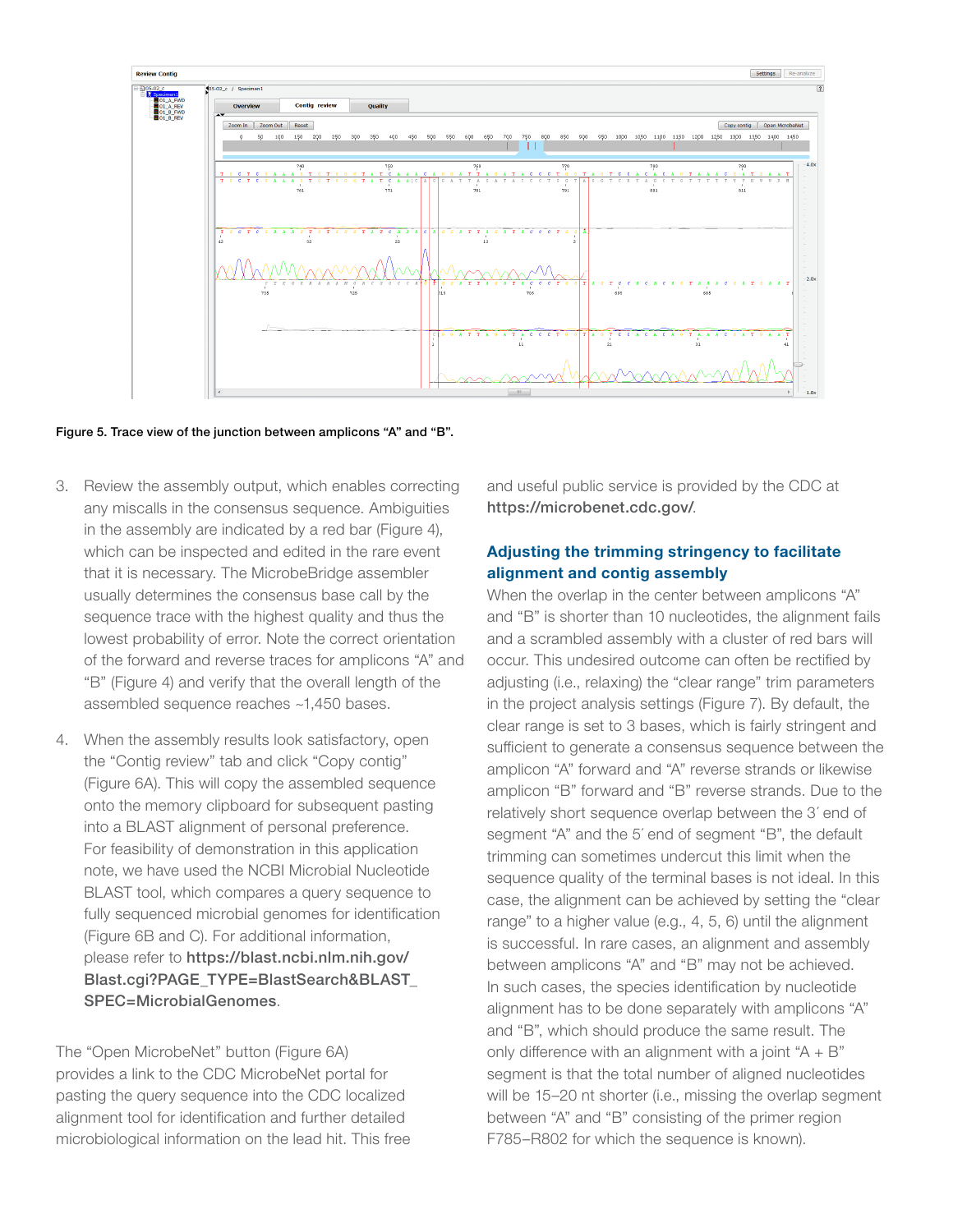| Sample File Name: Orientation                                                                                                                                                                                                        | Contig review<br>Quality<br>Clear Range Length Clear Range Start Post Clear Range Stop Posit %NS<br>Sample Score<br>MARked Bases<br>Assembly Pasult                                                                                                          |                                                                                   |
|--------------------------------------------------------------------------------------------------------------------------------------------------------------------------------------------------------------------------------------|--------------------------------------------------------------------------------------------------------------------------------------------------------------------------------------------------------------------------------------------------------------|-----------------------------------------------------------------------------------|
| Zoom in Zoom Out Reset                                                                                                                                                                                                               | Copy contig                                                                                                                                                                                                                                                  | <b>MicrobeNet</b><br>Doen MicrobeNet                                              |
| $\Omega$                                                                                                                                                                                                                             | 50 100 150 200 250 300 350 400 450<br>550 600 650 700<br>750<br>900 950 900<br>950 1000 1050 1100 1150 1200<br>500                                                                                                                                           | 1300 1388<br>1400 1450                                                            |
|                                                                                                                                                                                                                                      |                                                                                                                                                                                                                                                              | A CDC Virtual Reference Laboratory                                                |
| $-10$                                                                                                                                                                                                                                | 100<br>110<br>120<br>130<br>$-90$                                                                                                                                                                                                                            | $-4.0x$<br>150                                                                    |
| 31                                                                                                                                                                                                                                   | CAT   CAA   TC   A   CON   NORAG   TA   CTT   CTACTN   ACCTARCO   CON   BOA   TO   TO   TAAT NOT   CATCO   COTATTA   TO   NO   CASA   CONTARATA   CO   CATAC   CATAC   TCCTAC<br>1.41<br>151<br>161<br>$-6.5$<br>21<br>101<br>111<br>121<br>131<br>0.5<br>41 | 172                                                                               |
|                                                                                                                                                                                                                                      |                                                                                                                                                                                                                                                              |                                                                                   |
|                                                                                                                                                                                                                                      | <b>WWWW</b>                                                                                                                                                                                                                                                  |                                                                                   |
|                                                                                                                                                                                                                                      | CATICAA STC 0 A 1 C 0 11 1 1 3 A 0 TTA SCTT 1 CTACTA CCC EAC 0 3 A C 1 0 1 TO A 1 TA 3 TO CTACT 1 1 2 A C C TO TO TO 1 0 A CATACT C CAA A 1 0 A T 0 C TAXTACC 1 CATACC TC C ATACC TC C FAC                                                                   |                                                                                   |
| 729                                                                                                                                                                                                                                  | 719<br>679<br>669<br>642.<br>C19<br>709<br>650<br>609<br>659<br>623<br>619                                                                                                                                                                                   | 609                                                                               |
|                                                                                                                                                                                                                                      |                                                                                                                                                                                                                                                              |                                                                                   |
|                                                                                                                                                                                                                                      |                                                                                                                                                                                                                                                              |                                                                                   |
|                                                                                                                                                                                                                                      |                                                                                                                                                                                                                                                              |                                                                                   |
|                                                                                                                                                                                                                                      |                                                                                                                                                                                                                                                              |                                                                                   |
| NH <sub>&gt;</sub>                                                                                                                                                                                                                   | U.S. National Library of Medicine<br>NCBI National Center for Biotechnology Information                                                                                                                                                                      | $\Theta$ Alignments                                                               |
| <b>BLAST</b> <sup>®</sup> » blastn suite                                                                                                                                                                                             |                                                                                                                                                                                                                                                              |                                                                                   |
|                                                                                                                                                                                                                                      | Microbial Nucleotide BLAST                                                                                                                                                                                                                                   | <b>EDownload ~ GenBank Graphics Sort by: E value</b><br>$\blacktriangledown$      |
|                                                                                                                                                                                                                                      |                                                                                                                                                                                                                                                              |                                                                                   |
|                                                                                                                                                                                                                                      |                                                                                                                                                                                                                                                              | Acinetobacter baumannii strain AB030, complete genome                             |
| bleste blaste blastz thissto                                                                                                                                                                                                         | BLASTN programs search nucleotide databases using a nucleotide query.                                                                                                                                                                                        | Sequence ID: NZ_CP009257.1 Length: 4335793 Number of Matches: 6                   |
| Enter Quary Sequence                                                                                                                                                                                                                 | Enter accession number(s), gi(s), or FASTA sequence(s) @<br>Query subrange @<br>Clear.                                                                                                                                                                       | V Next Match & Previous Match<br>Range 1: 2252709 to 2254167 GenBank Graphics     |
| <b>Program to the control of the control of the control of the control of the control of the control of the control of the control of the control of the control of the control of the control of the control of the control of </b> | The way to start the way<br>SCATTICSGATGGGAACTTTAAGGATACTGCCAGTGACAACTGGAGGAAGGCGGGGAACGA<br>From                                                                                                                                                            | <b>Expect</b> Identities<br>Gaps<br>Strand<br>Score                               |
|                                                                                                                                                                                                                                      | SEIGCTADACAGOSATGTSAIGCTAAICTCAAAAGOSSATGSIAGTODSGATTBGAGI<br>To:                                                                                                                                                                                            | 1459/1459(100%)<br>0/1459(0%)<br>Plus/Minus<br>2695 bits (1459)<br>0.0            |
|                                                                                                                                                                                                                                      | CTSCAACTCSACTCCATGAASTCGGAATCGCTAGTAATCSCGGATCAGAATSCCGCSSTGA<br>STACACAODESDOFTCACACCATGPPAGTTTGTTGCACCAGAAG<br>TARTARTTAATTRAARARRATTATEKTRISTERI DATATTRIKIN                                                                                              | ATTGAACGCTGGCGGCAGGCTTAACACATGCAAGTCGAGCGGGGGAAGGTAGCTTGCTAC 60<br>Query 1        |
| Or, upload file                                                                                                                                                                                                                      | Growse No file selected.<br>$\overline{a}$                                                                                                                                                                                                                   | Sbict 2254167 ATTGAACGCTGGCGGCAGGCTTAACACATGCAAGTCGAGCGGGGAAGGTAGCTTGCTAC 2254108 |
| Job Title                                                                                                                                                                                                                            |                                                                                                                                                                                                                                                              | Query 61<br>Sbict 2254107                                                         |
|                                                                                                                                                                                                                                      | Enter a descriptive title for your BLAST search.                                                                                                                                                                                                             | ATCTCGAAAGGGATGCTAATACCGCATACGTCCTACGGGAGAAAGCAGGGGATCTTCGGA 180<br>Query 121     |
| Choose Search Set                                                                                                                                                                                                                    |                                                                                                                                                                                                                                                              |                                                                                   |
| Database                                                                                                                                                                                                                             | C Representative generies only CAI genomics 64                                                                                                                                                                                                               |                                                                                   |
| Organism<br>Optional                                                                                                                                                                                                                 | $Fxclude$ <sup>+</sup><br>Enter organism name or id-completions will be suggested                                                                                                                                                                            |                                                                                   |
|                                                                                                                                                                                                                                      | Enter organism common name, binomial, or bacid Only 20 top faxa will be shown                                                                                                                                                                                |                                                                                   |
| Limit to<br>Ontional                                                                                                                                                                                                                 | Sequences from type material                                                                                                                                                                                                                                 |                                                                                   |
| Entrez Query<br>Optional                                                                                                                                                                                                             |                                                                                                                                                                                                                                                              |                                                                                   |
|                                                                                                                                                                                                                                      | Enter an Entrez query to limit search &                                                                                                                                                                                                                      |                                                                                   |
| Program Selection                                                                                                                                                                                                                    |                                                                                                                                                                                                                                                              |                                                                                   |
| Optimize for                                                                                                                                                                                                                         | <sup>(a)</sup> Highly similar sequences (megablast)                                                                                                                                                                                                          |                                                                                   |
|                                                                                                                                                                                                                                      | More dissimilar sequences (discontiguous megablast)<br>Somewhat similar sequences (blastn)                                                                                                                                                                   |                                                                                   |

Figure 6. Data analysis workflow. (A) The "Copy contig" button (circled in red) copies the assembled consensus sequence onto a memory clipboard ready for pasting into either (B) the NCBI Microbial Nucleotide BLAST portal or any other search application. For identification, the top hit of the results is selected and (C) the species ID is shown with alignment and metrics (e.g., % identity). Alternatively, using the "Open MicrobeNet" button (6A  $\rightarrow$ ), the contig can be pasted into the CDC MicrobeNet BLAST tool for identification and further information on the species.

| Analysis Protocol for Project 05-03_25-32_S-M-L  |                          |                |
|--------------------------------------------------|--------------------------|----------------|
| Basecalling   Mixed Bases   Clear Range   Filter |                          |                |
| <b>Clear Range Methods</b>                       |                          |                |
|                                                  |                          |                |
| Use clear range minimum and maximum              | 5                        | x              |
| First Base $>=[20 \ (9)$ End Base<br>550         |                          |                |
| Bases to trim from 3' end<br>20                  | First bp                 | Last bp        |
|                                                  |                          |                |
|                                                  |                          |                |
|                                                  |                          |                |
|                                                  |                          |                |
| V Use quality values                             | N bases                  | <b>N</b> bases |
| Remove bases from the ends until fewer           | $\overline{\phantom{a}}$ |                |
| than 3<br>bases out of 20<br>hayé QVs < $20$     | QV > X                   | QV > X         |
|                                                  |                          |                |
|                                                  |                          |                |
| Use identification of N calls                    |                          |                |
| Remove bases from the ends until there are       |                          |                |

mes using Megablast (Optimize for highly similar sequer

**BLAST** Search database Representative get

Figure 7. Accessing the project analysis settings. The project analysis settings can be accessed by clicking the "Settings" button. The stringency of the base trimming can be relaxed by increasing the default value from "3" to "4", "5", "6", or "7".

#### **Results**

#### Long sequencing runs

To demonstrate the feasibility of the primer design and workflow described above, we have processed DNA derived from 6 representative microbial organisms belonging to 5 different phyla: Bacteroidetes, Fusobacteria, Proteobacteria, Actinobacteria, Firmicutes, and Verrucomicrobia. Table 3 shows a summary of the long-read sequencing results from the SeqStudio Genetic Analyzer. Sequencing metrics for each of the 4 sequencing reactions are listed.

The quartet of sequencing files was analyzed by MicrobeBridge software in 3 ways:

- 1. Consensus of forward and reverse reads of PCR amplicon "A" (sequencing reactions 1 and 2)
- 2. Consensus of forward and reverse reads of PCR amplicon "B" (sequencing reactions 3 and 4)
- 3. Consensus of forward and reverse reads of PCR segments "A and B" (sequencing reactions 1, 2, 3, and 4).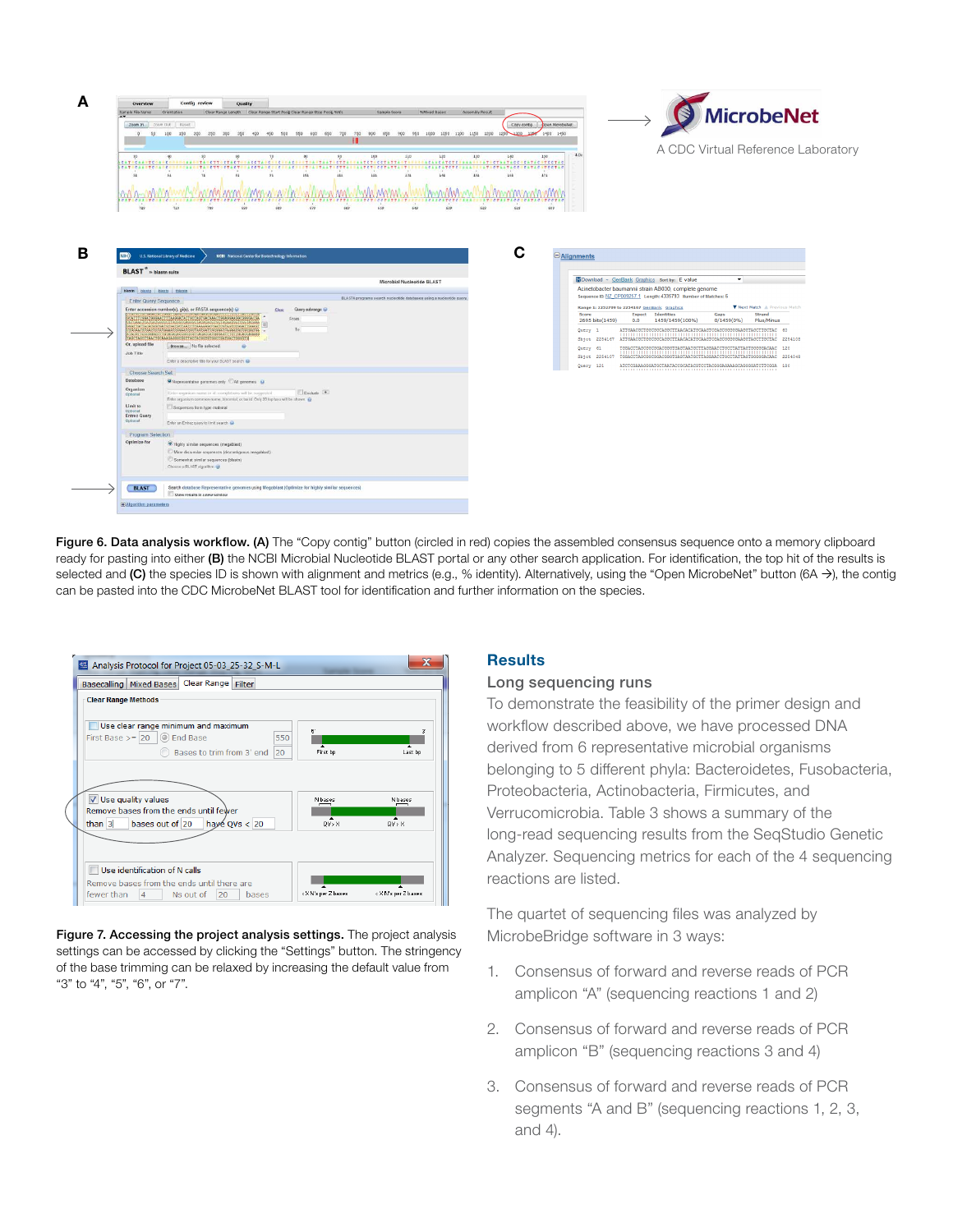Table 3. Summary of long CE runsequence data metrics, alignment results, and identification of the microbial DNA test panel representing 5 bacterial phyla. "Sample score" is a consolidated quality measure: the target is a value of 35 or higher. CRL is contiguous read length in nucleotides; QV20 is the longest number of nucleotides with a minimum quality value (QV) of 20 (i.e., probability of error of 1 in 100); RFU is the average signal strength of all 4 dye traces in relative fluorescent units. The MicrobeBridge software trim setting is the value set as the clear range for trimming end bases in the analysis protocol (Figure 7). Top ID is the first and highest-ranking listing in the result table of the BLAST search.

|                                              |                   |                                                                                                      |                           |                                                                                            | Sequencing trace metrics |     |         |            | MicrobeBridge software | <b>BLAST</b> results                |                             |              |                      |                |
|----------------------------------------------|-------------------|------------------------------------------------------------------------------------------------------|---------------------------|--------------------------------------------------------------------------------------------|--------------------------|-----|---------|------------|------------------------|-------------------------------------|-----------------------------|--------------|----------------------|----------------|
| Sample number,<br>organism of DNA input      | PCR<br>primer set | Sequencing<br>primer                                                                                 | Sequencing<br>trace No.   | SeqStudio<br>run mode                                                                      | Sample<br>score          | CRL | $QV20+$ | Signal RFU |                        | Trim setting for<br>contig assembly | Top ID                      | Identity (%) | No. of nt<br>aligned | No. of<br>gaps |
|                                              |                   |                                                                                                      |                           |                                                                                            |                          |     |         |            |                        |                                     |                             |              |                      |                |
|                                              |                   | Forward                                                                                              |                           | Long sequence                                                                              | 49                       | 772 | 756     | 1,388      |                        |                                     |                             |              |                      |                |
|                                              | А                 | Reverse                                                                                              | $\overline{c}$            | Long sequence                                                                              | 47                       | 783 | 780     | 1,099      |                        | 3 (default)                         | <b>Bacteroides fragilis</b> | 99.87%       | 756                  | $\circ$        |
|                                              |                   |                                                                                                      |                           |                                                                                            |                          |     |         |            |                        |                                     |                             |              |                      |                |
| <b>Bacteroides fragilis</b><br>ATCC 25285D-5 |                   | Forward                                                                                              | $\ensuremath{\mathsf{3}}$ | Long sequence                                                                              | 39                       | 717 | 703     | 710        |                        |                                     |                             |              |                      |                |
|                                              | В                 | Reverse                                                                                              | $\overline{4}$            | Long sequence                                                                              | 43                       | 711 | 705     | 688        |                        | 3 (default)                         | <b>Bacteroides fragilis</b> | 99.56%       | 677                  | $\circ$        |
|                                              |                   |                                                                                                      |                           | Sequencing traces No. 1 + 2 + 3 + 4 for contig assembly BLAST into NCBI microbial portal   |                          |     |         |            |                        | 5                                   |                             |              |                      | $\circ$        |
|                                              |                   |                                                                                                      |                           |                                                                                            |                          |     |         |            |                        |                                     | <b>Bacteroides fragilis</b> | 99.72%       | 1,451                |                |
|                                              |                   |                                                                                                      |                           |                                                                                            |                          |     |         |            |                        |                                     |                             |              |                      |                |
| $\sqrt{2}$                                   | Α                 | Forward                                                                                              |                           | Long sequence                                                                              | 47                       | 760 | 761     | 1,012      |                        | 3 (default)                         | Fusobacterium nucleatum     | 99.73%       | 734                  | $\circ$        |
|                                              |                   | Reverse                                                                                              | $\overline{c}$            | Long sequence                                                                              | 47                       | 761 | 749     | 763        |                        |                                     |                             |              |                      |                |
| Fusobacterium nucleatum                      |                   |                                                                                                      |                           |                                                                                            |                          |     |         |            |                        |                                     |                             |              |                      |                |
| ATCC 25586D-5                                |                   | Forward                                                                                              | $\ensuremath{\mathsf{3}}$ | Long sequence                                                                              | 43                       | 720 | 710     | 782        |                        |                                     |                             |              |                      |                |
|                                              | В                 | Reverse                                                                                              | $\overline{4}$            | Long sequence                                                                              | 48                       | 729 | 724     | 551        |                        | 3 (default)                         | Fusobacterium nucleatum     | 100%         | 690                  | $\circ$        |
|                                              |                   |                                                                                                      |                           | Sequencing traces No. $1 + 2 + 3 + 4$ for contig assembly BLAST into NCBI microbial portal |                          |     |         |            |                        | 3 (default)                         | Fusobacterium nucleatum     | 99.86%       | 1,442                | $\circ$        |
|                                              |                   |                                                                                                      |                           |                                                                                            |                          |     |         |            |                        |                                     |                             |              |                      |                |
| 3                                            |                   | Forward                                                                                              |                           | Long sequence                                                                              | 34                       | 53  | 329     | 1,088      |                        |                                     |                             |              |                      |                |
|                                              | А                 |                                                                                                      | $\overline{c}$            |                                                                                            |                          |     |         |            |                        | 3 (default)                         | Acinetobacter baumannii     | 99.73%       | 749                  | $\circ$        |
|                                              |                   | Reverse                                                                                              |                           | Long sequence                                                                              | 47                       | 787 | 777     | 975        |                        |                                     |                             |              |                      |                |
| Acinetobacter baumannii<br>ATCC 17978D-5     |                   |                                                                                                      |                           |                                                                                            |                          |     |         |            |                        |                                     |                             |              |                      |                |
|                                              | В                 | Forward                                                                                              | 3                         | Long sequence                                                                              | 43                       | 724 | 717     | 877        |                        | 3 (default)                         | Acinetobacter baumannii     | 100%         | 689                  | $\circ$        |
|                                              |                   | Reverse                                                                                              | $\overline{4}$            | Long sequence                                                                              | 50                       | 697 | 708     | 533        |                        |                                     |                             |              |                      |                |
|                                              |                   |                                                                                                      |                           | Sequencing traces No. 1 + 2 + 3 + 4 for contig assembly BLAST into NCBI microbial portal   |                          |     |         |            |                        | 3 (default)                         | Acinetobacter baumannii     | 99.86%       | 1,456                | $\circ$        |
|                                              |                   |                                                                                                      |                           |                                                                                            |                          |     |         |            |                        |                                     |                             |              |                      |                |
|                                              | Α                 | Forward                                                                                              |                           | Long sequence                                                                              | 34                       | 54  | 133     | 762        |                        | 3 (default)                         | Actinomyces oris            | 97.80%       | 773                  | 6              |
|                                              |                   | Reverse                                                                                              | $\overline{c}$            | Long sequence                                                                              | 47                       | 806 | 794     | 656        |                        |                                     |                             |              |                      |                |
| Actinomyces naeslundii                       |                   |                                                                                                      |                           |                                                                                            |                          |     |         |            |                        |                                     |                             |              |                      |                |
| ATCC 12104D-5                                |                   | Forward                                                                                              | $\ensuremath{\mathsf{3}}$ | Long sequence                                                                              | 43                       | 722 | 710     | 942        |                        | 3 (default)                         | Actinomyces oris            | 99.28%       |                      |                |
|                                              | В                 | Reverse                                                                                              | $\overline{4}$            | Long sequence                                                                              | 49                       | 720 | 718     | 617        |                        |                                     |                             |              | 692                  | $\overline{c}$ |
|                                              |                   |                                                                                                      |                           | Sequencing traces No. $1 + 2 + 3 + 4$ for contig assembly BLAST into NCBI microbial portal |                          |     |         |            |                        | 3 (default)                         | Actinomyces oris            | 98.52%       | 1,483                | 3              |
|                                              |                   |                                                                                                      |                           |                                                                                            |                          |     |         |            |                        |                                     |                             |              |                      |                |
|                                              |                   |                                                                                                      |                           |                                                                                            |                          |     |         |            |                        |                                     |                             |              |                      |                |
| 4                                            | Α                 | Forward                                                                                              |                           | Long sequence                                                                              | 34                       | 54  | 133     | 762        |                        | 3 (default)                         | Actinomyces naeslundii      | 100%         | 773                  | $\circ$        |
|                                              |                   | Reverse                                                                                              | $\overline{c}$            | Long sequence                                                                              | 47                       | 806 | 794     | 656        |                        |                                     |                             |              |                      |                |
| Actinomyces naeslundii                       |                   |                                                                                                      |                           |                                                                                            |                          |     |         |            |                        |                                     |                             |              |                      |                |
| ATCC 12104D-5                                | В                 | Forward                                                                                              | 3                         | Long sequence                                                                              | 43                       | 722 | 710     | 942        |                        | 3 (default)                         | Actinomyces naeslundii      | 100%         | 692                  | $\circ$        |
|                                              |                   | Reverse                                                                                              | $\overline{4}$            | Long sequence                                                                              | 49                       | 720 | 718     | 617        |                        |                                     |                             |              |                      |                |
|                                              |                   | Sequencing traces No. 1 + 2 + 3 + 4 for contig assembly BLAST into NCBI standard nucleotide database |                           |                                                                                            |                          |     |         |            |                        | 3 (default)                         | Actinomyces naeslundii      | 100%         | 1,483                | $\circ$        |
|                                              |                   |                                                                                                      |                           |                                                                                            |                          |     |         |            |                        |                                     |                             |              |                      |                |
| 5                                            |                   | Forward                                                                                              |                           | Long sequence                                                                              | 48                       | 761 | 760     | 611        |                        |                                     |                             |              |                      |                |
|                                              |                   | Reverse                                                                                              | $\sqrt{2}$                | Long sequence                                                                              | $50\,$                   | 754 | 759     | 2,067      | ı                      | 3 (default)                         | Akkermansia muciniphila     | 100%         | 725                  | $\cap$         |
|                                              |                   |                                                                                                      |                           |                                                                                            |                          |     |         |            |                        |                                     |                             |              |                      |                |
| Akkermansia muciniphila<br>ATCC BAA-835D-5   |                   |                                                                                                      | 3                         |                                                                                            |                          |     |         |            |                        |                                     |                             |              |                      |                |
|                                              | В                 | Forward                                                                                              |                           | Long sequence                                                                              | 32                       | 722 | 683     | 245        |                        | 3 (default)                         | Akkermansia muciniphila     | 100%         | 689                  | $\circ$        |
|                                              |                   | Reverse                                                                                              | $\overline{4}$            | Long sequence                                                                              | 43                       | 701 | 703     | 285        |                        |                                     |                             |              |                      |                |
|                                              |                   |                                                                                                      |                           | Sequencing traces No. $1 + 2 + 3 + 4$ for contig assembly blast into NCBI microbial portal |                          |     |         |            |                        | $\overline{4}$                      | Akkermansia muciniphila     | 99.79%       | 1,434                | $\circ$        |
|                                              |                   |                                                                                                      |                           |                                                                                            |                          |     |         |            |                        |                                     |                             |              |                      |                |
| $_{\rm 6}$                                   |                   | Forward                                                                                              |                           | Long sequence                                                                              | $47\,$                   | 770 | 760     | 558        |                        |                                     |                             |              |                      |                |
|                                              | А                 | Reverse                                                                                              | $\overline{c}$            | Long sequence                                                                              | 46                       | 793 | 776     | 2,719      |                        | 3 (default)                         | Streptococcus agalactiae    | 100%         | 761                  | $\circ$        |
| Streptococcus agalactiae                     |                   |                                                                                                      |                           |                                                                                            |                          |     |         |            |                        |                                     |                             |              |                      |                |
| ATCC BAA-1138D-5                             |                   | Forward                                                                                              | 3                         | Long sequence                                                                              | 46                       | 719 | 714     | 2,863      |                        |                                     |                             |              |                      |                |
|                                              | B                 | Reverse                                                                                              | $\overline{4}$            | Long sequence                                                                              | 48                       | 725 | 729     | 5,812      |                        | 3 (default)                         | Streptococcus agalactiae    | 100%         | 689                  | $\circ$        |
|                                              |                   |                                                                                                      |                           |                                                                                            |                          |     |         |            |                        | 4                                   |                             | 99.79%       |                      | $\circ$        |
|                                              |                   |                                                                                                      |                           | Sequencing traces No. 1 + 2 + 3 + 4 for contig assembly BLAST into NCBI microbial portal   |                          |     |         |            |                        |                                     | Streptococcus agalactiae    |              | 1,471                |                |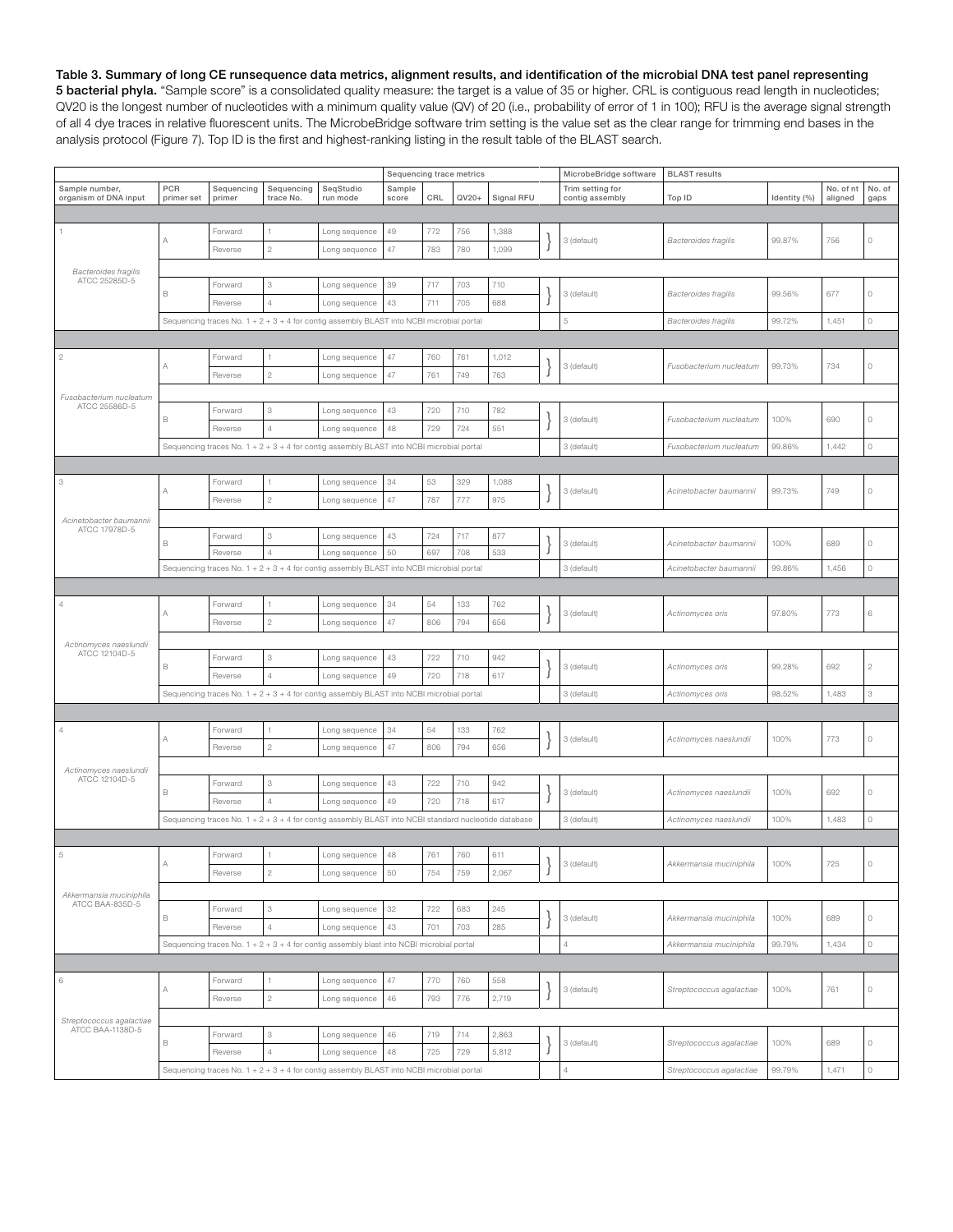Each consensus sequence was aligned using the NCBI Microbial Genomes BLAST tool that contains the genome sequences of over 7,000 bacterial species. All BLAST queries yielded the expected species identification at very high (>99.5%) identity rate with the exception of sample no. 4. Here the *Actinomyces naeslundii* sample was identified as *Actinomyces oris* but with lower identity values and with gaps in the alignment. These data result from an anomaly in the sequence deposition in databases. At the time these experiments were performed, the genome for *A. naeslundii*  was not entered in the NCBI Microbial Genomes database yet, but the 16S rRNA gene sequence was available in the NCBI standard nucleotide database. When these sequences were aligned using the NCBI standard nucleotide database, the correct identification at a 100% identity match was obtained. Therefore, great care should be taken to choose the appropriate and valid database for the 16S rRNA gene sequence queries as certain microbial species may differ by only a few nucleotides in their 16S genes, may be incorrectly listed, may not be included at all, or may be listed under a different species name.

#### Short sequencing runs

The same set of DNA samples used for long sequencing runs was again used for another PCR or sequencing run, and electrophoresed using the short sequencing run mode on the SeqStudio instrument. The short sequencing run only takes about 30 min for the 4 sequencing reactions and yields a total of over 2,000 nucleotides with highquality values. About 40% of the sequences covered both forward- and reverse-direction strands and about 60% of the sequence covered only one direction (Figure 8). The sample score values for the single-coverage portion were usually greater than 40 and thus exhibited very high confidence in base call accuracy. Table 4 shows that all samples were identified correctly above 99.5% identity rate using the consensus sequences for PCR segments "A" or "B" alone or in combination: "A joined with B". This demonstrates that a full 16S gene sequence can be obtained for a given specimen with a short CE run of 30 min (compared to about 105 min with a long CE run).



Figure 8. Overview of the contig assembly for short run and long run sequencing files for sample number 27 *(Acinetobacter baumannii)*. The long run (105 min) yielded almost full bidirectional coverage whereas the short run (30 min) yielded full 1x coverage and about 40% bidirectional coverage.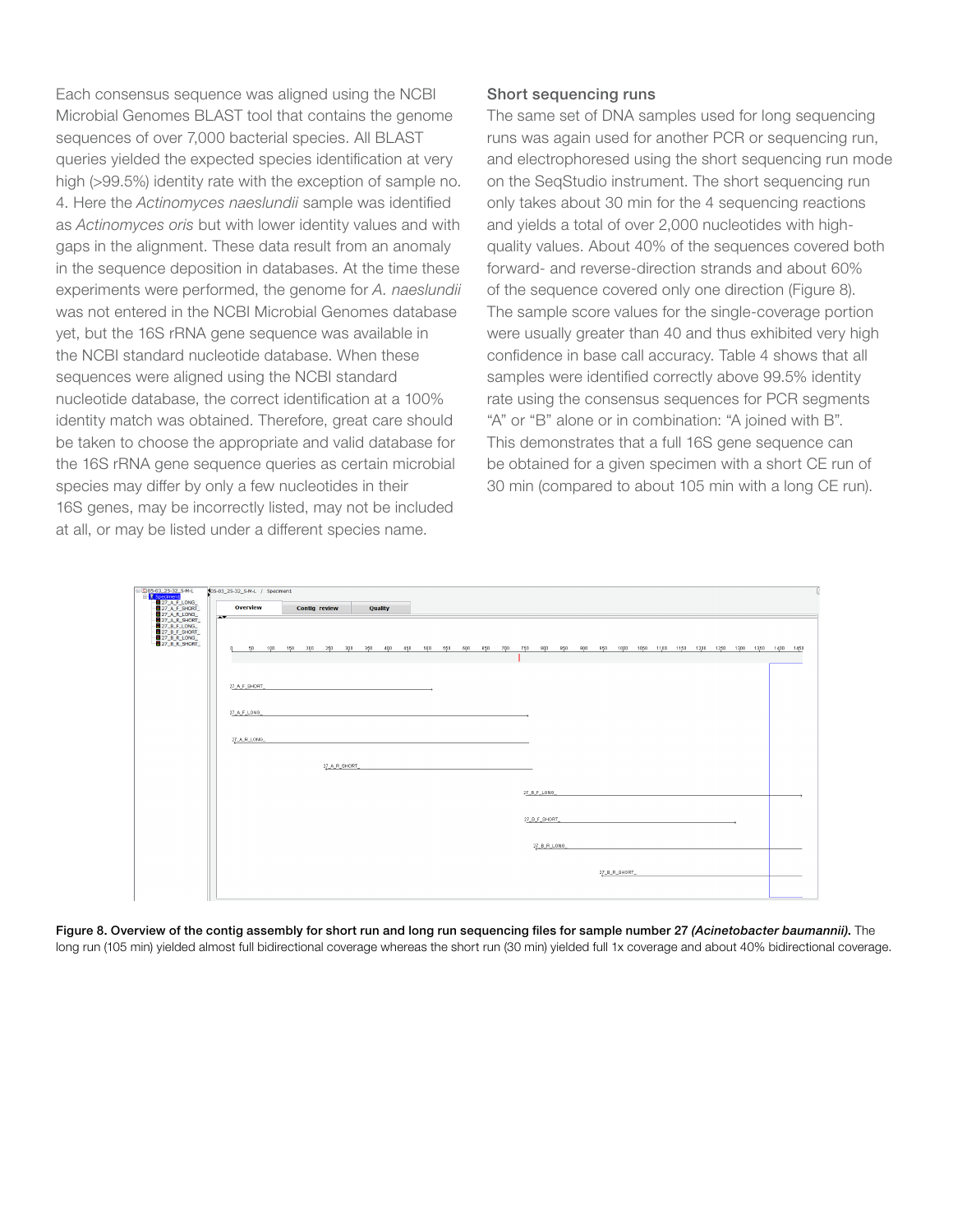Table 4. Summary of short CE run sequence data metrics, alignment results, and identification of the microbial DNA test panel representing 8 species from 5 bacterial phyla.

|                                                                                          |                          |                      |                           |                                                                                          | Sequencing trace metrics |     |         | MicrobeBridge software | <b>BLAST</b> results |                                     |                             |              |                      |                |
|------------------------------------------------------------------------------------------|--------------------------|----------------------|---------------------------|------------------------------------------------------------------------------------------|--------------------------|-----|---------|------------------------|----------------------|-------------------------------------|-----------------------------|--------------|----------------------|----------------|
| DNA input of known<br>organism (sample)                                                  | <b>PCR</b><br>primer set | Sequencing<br>primer | Sequencing<br>trace No.   | SeqStudio<br>run mode                                                                    | Sample<br>score          | CRL | $QV20+$ | Signal<br>RFU          |                      | Trim setting for contig<br>assembly | Top ID                      | Identity (%) | No. of nt<br>aligned | No. of<br>gaps |
|                                                                                          |                          |                      |                           |                                                                                          |                          |     |         |                        |                      |                                     |                             |              |                      |                |
|                                                                                          |                          | Forward              |                           | Short sequence                                                                           | 51                       | 535 | 538     | 3,890                  |                      | 3 (default)                         |                             |              |                      |                |
|                                                                                          | Α                        | Reverse              | $\sqrt{2}$                | Short sequence                                                                           | 50                       | 521 | 531     | 1,696                  |                      |                                     | <b>Bacteroides fragilis</b> | 99.87%       | 756                  | $\circ$        |
|                                                                                          |                          |                      |                           |                                                                                          |                          |     |         |                        |                      |                                     |                             |              |                      |                |
| <b>Bacteroides fragilis</b><br>ATCC 25285D-5                                             |                          | Forward              | 3                         | Short sequence                                                                           | $47\,$                   | 539 | 540     | 2,935                  |                      |                                     |                             |              |                      |                |
|                                                                                          | B                        | Reverse              | $\overline{4}$            | Short sequence                                                                           | 50                       | 532 | 534     | 1,394                  |                      | 3 (default)                         | <b>Bacteroides fragilis</b> | 99.56%       | 677                  | 0              |
|                                                                                          |                          |                      |                           |                                                                                          |                          |     |         |                        |                      | $\overline{4}$                      | <b>Bacteroides fragilis</b> | 99.72%       | 1,451                | $\circ$        |
| Sequencing traces No. 1 + 2 + 3 + 4 for contig assembly BLAST into NCBI microbial portal |                          |                      |                           |                                                                                          |                          |     |         |                        |                      |                                     |                             |              |                      |                |
| $\sqrt{2}$                                                                               |                          | Forward              | 1                         | Short sequence                                                                           | 50                       | 538 | 544     | 3,375                  |                      |                                     |                             |              |                      |                |
|                                                                                          | Α                        | Reverse              | $\overline{c}$            | Short sequence                                                                           | 48                       | 539 | 539     | 2,558                  |                      | 3 (default)                         | Fusobacterium nucleatum     | 99.73%       | 734                  | $\circ$        |
|                                                                                          |                          |                      |                           |                                                                                          |                          |     |         |                        |                      |                                     |                             |              |                      |                |
| Fusobacterium nucleatum<br>ATCC 25586D-5                                                 |                          |                      |                           |                                                                                          |                          |     |         |                        |                      |                                     |                             |              |                      |                |
|                                                                                          | B                        | Forward              | 3                         | Short sequence                                                                           | 46                       | 529 | 536     | 2,843                  |                      | 3 (default)                         | Fusobacterium nucleatum     | 100%         | 690                  | $\circ$        |
|                                                                                          |                          | Reverse              | 4                         | Short sequence                                                                           | 50                       | 528 | 540     | 2,783                  |                      |                                     |                             |              |                      |                |
|                                                                                          |                          |                      |                           | Sequencing traces No. 1 + 2 + 3 + 4 for contig assembly BLAST into NCBI microbial portal |                          |     |         |                        |                      | 3 (default)                         | Fusobacterium nucleatum     | 99.86%       | 1,442                | $\circ$        |
|                                                                                          |                          |                      |                           |                                                                                          |                          |     |         |                        |                      |                                     |                             |              |                      |                |
| $\ensuremath{\mathsf{3}}$                                                                | А                        | Forward              |                           | Short sequence                                                                           | 50                       | 530 | 541     | 2,535                  |                      | 3 (default)                         | Acinetobacter baumannii     | 100%         | 752                  | $\circ$        |
|                                                                                          |                          | Reverse              | $\,2$                     | Short sequence                                                                           | 48                       | 529 | 532     | 2,106                  |                      |                                     |                             |              |                      |                |
| Acinetobacter baumannii<br>ATCC 17978D-5                                                 |                          |                      |                           |                                                                                          |                          |     |         |                        |                      |                                     |                             |              |                      |                |
|                                                                                          | B                        | Forward              | 3                         | Short sequence                                                                           | $45\,$                   | 532 | 533     | 2,139                  |                      | 3 (default)                         | Acinetobacter baumannii     | 100%         | 689                  | $\circ$        |
|                                                                                          |                          | Reverse              | $\overline{4}$            | Short sequence                                                                           | 49                       | 525 | 538     | 2,476                  |                      |                                     |                             |              |                      |                |
|                                                                                          |                          |                      |                           | Sequencing traces No. 1 + 2 + 3 + 4 for contig assembly BLAST into NCBI microbial portal |                          |     |         |                        |                      | 3 (default)                         | Acinetobacter baumannii     | 100%         | 1,459                | 0              |
|                                                                                          |                          |                      |                           |                                                                                          |                          |     |         |                        |                      |                                     |                             |              |                      |                |
| $\overline{4}$                                                                           |                          | Forward              |                           | Short sequence                                                                           | 50                       | 526 | 530     | 2,729                  |                      | 3 (default)                         | Actinomyces naeslundii      | 100%         | 773                  |                |
|                                                                                          | Α                        | Reverse              | $\,2$                     | Short sequence                                                                           | 49                       | 542 | 543     | 1,632                  |                      |                                     |                             |              |                      | 0              |
| Actinomyces naeslundii                                                                   |                          |                      |                           |                                                                                          |                          |     |         |                        |                      |                                     |                             |              |                      |                |
| ATCC 12104D-5                                                                            |                          | Forward              | $\ensuremath{\mathsf{3}}$ | Short sequence                                                                           | $44\,$                   | 536 | 541     | 2,035                  |                      |                                     | Actinomyces naeslundii      |              | 692                  |                |
|                                                                                          | B                        | Reverse              | $\overline{4}$            | Short sequence                                                                           | 50                       | 517 | 536     | 1,948                  |                      | 3 (default)                         |                             | 100%         |                      | $\circ$        |
|                                                                                          |                          |                      |                           | Sequencing traces No. 1 + 2 + 3 + 4 for contig assembly BLAST into NCBI standard         |                          |     |         |                        |                      | 3 (default)                         | Actinomyces naeslundii      | 100%         | 1,483                | $\circ$        |
|                                                                                          |                          |                      |                           |                                                                                          |                          |     |         |                        |                      |                                     |                             |              |                      |                |
| $\,$ 5                                                                                   |                          | Forward              |                           | Short sequence                                                                           | 50                       | 535 | 543     | 2,253                  |                      |                                     |                             |              |                      |                |
|                                                                                          | Α                        | Reverse              | $\overline{c}$            | Short sequence                                                                           | 47                       | 522 | 531     | 1,561                  |                      | 3 (default)                         | Akkermansia muciniphila     | 100%         | 725                  | $\circ$        |
|                                                                                          |                          |                      |                           |                                                                                          |                          |     |         |                        |                      |                                     |                             |              |                      |                |
| Akkermansia muciniphila<br>ATCC BAA-835D-5                                               |                          | Forward              | 3                         | Short sequence                                                                           | 42                       | 526 | 527     | 1,390                  |                      |                                     |                             |              |                      |                |
|                                                                                          | B                        | Reverse              | $\overline{4}$            | Short sequence                                                                           | 48                       | 525 | 544     | 1,322                  |                      | 3 (default)                         | Akkermansia muciniphila     | 99.86%       | 691                  | $\circ$        |
|                                                                                          |                          |                      |                           | Sequencing traces No. 1 + 2 + 3 + 4 for contig assembly BLAST into NCBI microbial portal |                          |     |         |                        |                      | 3 (default)                         | Akkermansia muciniphila     | 99.79%       | 1,434                | $\circ$        |
|                                                                                          |                          |                      |                           |                                                                                          |                          |     |         |                        |                      |                                     |                             |              |                      |                |
| $\,6\,$                                                                                  |                          | Forward              | 1                         | Short sequence                                                                           | 50                       | 539 | 536     | 4,107                  |                      |                                     |                             |              |                      |                |
|                                                                                          | Α                        | Reverse              | $\overline{c}$            | Short sequence                                                                           | 49                       | 529 | 531     | 2,108                  |                      | 3 (default)                         | Streptococcus agalactiae    | 99.74%       | 761                  | 0              |
|                                                                                          |                          |                      |                           |                                                                                          |                          |     |         |                        |                      |                                     |                             |              |                      |                |
| Streptococcus agalactiae<br>ATCC BAA-1138D-5                                             |                          |                      |                           |                                                                                          |                          |     |         |                        |                      |                                     |                             |              |                      |                |
|                                                                                          | B                        | Forward              | 3                         | Short sequence                                                                           | $45\,$                   | 515 | 526     | 2,825                  |                      | 3 (default)                         | Streptococcus agalactiae    | 100%         | 689                  | $\circ$        |
|                                                                                          |                          | Reverse              | $\sqrt{4}$                | Short sequence                                                                           | 49                       | 528 | 540     | 3,346                  |                      |                                     |                             |              |                      |                |
|                                                                                          |                          |                      |                           | Sequencing traces No. 1 + 2 + 3 + 4 for contig assembly BLAST into NCBI microbial portal |                          |     |         |                        |                      | 3 (default)                         | Streptococcus agalactiae    | 99.86%       | 1,471                | $\circ$        |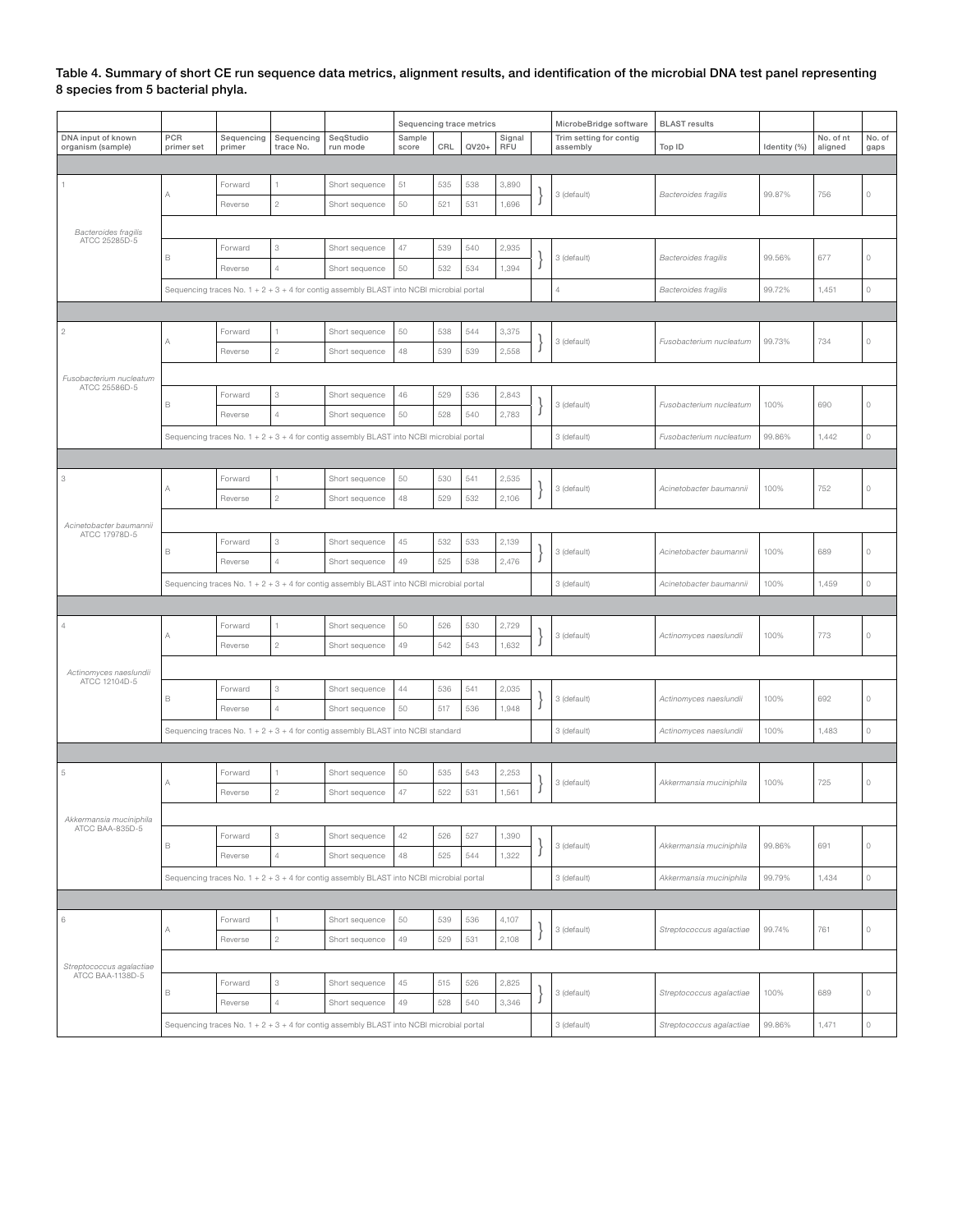#### **Conclusions**

In this application note, we demonstrated the feasibility of sequencing the 16S rRNA gene on the SeqStudio Genetic Analyzer for the purpose of bacterial identification. The 16S Direct workflow that was presented here for its use on the SeqStudio instrument could also be applicable on other Applied Biosystems™ CE instruments such as the 3130 or 3500 series instruments with similar run modules. The 16S Direct workflow includes a novel and streamlined primer design that reduces the number of PCR amplicons to 2 and the number of sequencing reactions to 4 to obtain near full-length DNA sequence information for querying genomic databases such as the NCBI Microbial Genomes or CDC MicrobeNet. To that end, the BigDye Direct PCR and sequencing reagents generate high-resolution and high-quality sequence reads right from the beginning of the primer. A short CE sequencing run of 30 min loaded with 4 sequencing reactions is sufficient to yield approximately 2,000 high-quality bases (i.e.,  $4 \times 500$  bases) for subsequent 16S gene contig assembly using the free MicrobeBridge software. This fast and economical workflow will benefit microbiology laboratories that use DNA sequencing as their ultimate bacterial identification and characterization tool. The affordable, compact, and versatile SeqStudio Genetic Analyzer makes it easy to introduce molecular genetics techniques in the general microbiology laboratory.